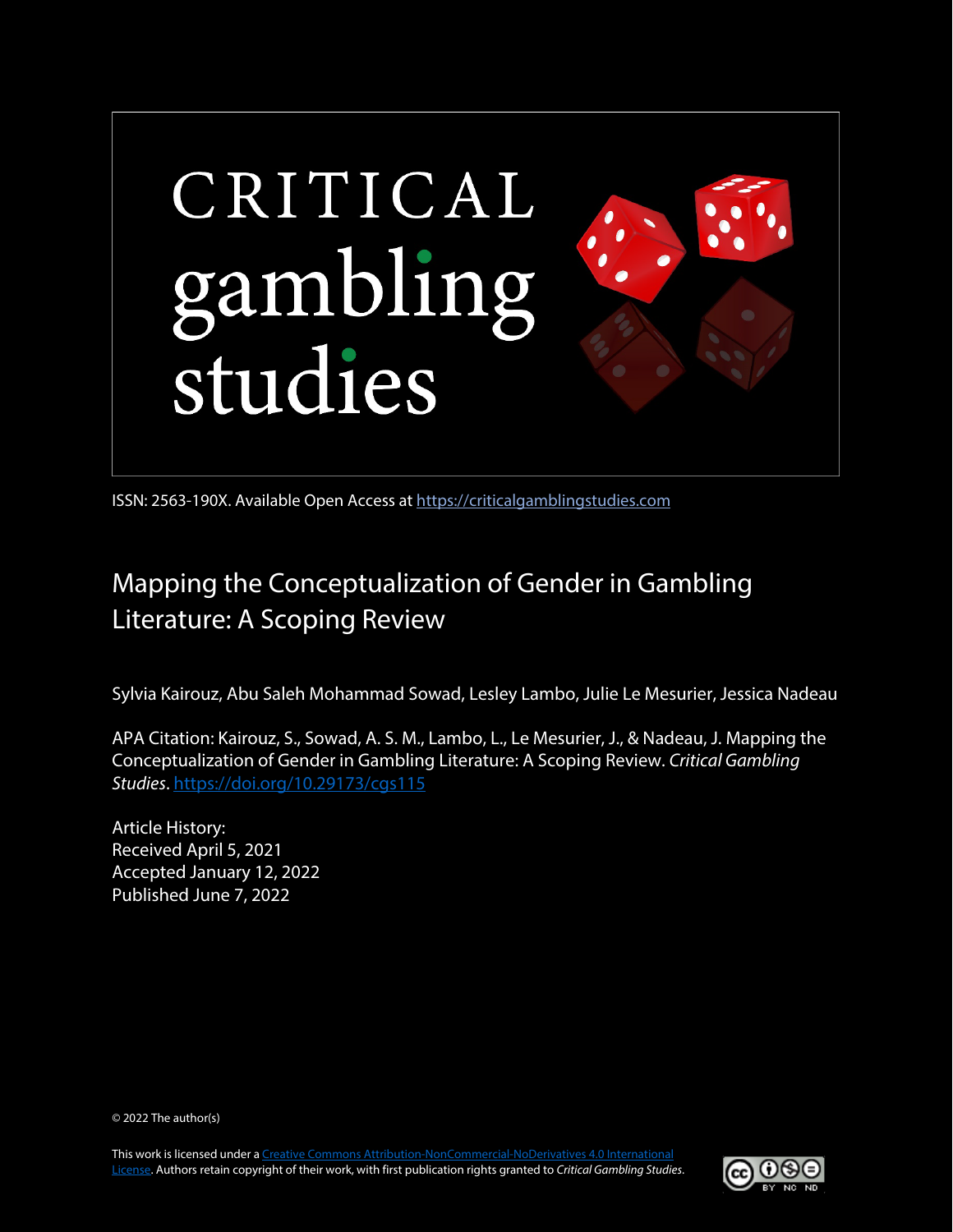

# **Mapping the Conceptualization of Gender in Gambling Literature: A Scoping Review**

Sylvia Kairouz, <sup>Da[1](#page-1-0)</sup> Abu Saleh Mohammad Sowad[,](https://orcid.org/0000-0003-0201-9381) D<sup>a</sup> Lesley Lambo, D<sup>a</sup> Julie Le Mesurier,<sup>a</sup> Jessica Nadeau<sup>a</sup>

<sup>a</sup> *Department of Sociology and Anthropology, Concordia University, Montreal, Canada* 

**Abstract:** This scoping review aims to map the existing conceptualization of gender in peer-reviewed gambling scholarship to locate areas of future inquiry for a comprehensive understanding of the relationship between gender and gambling. It follows Arksey and O'Malley's (2005) framework for scoping reviews, updated by Levac et al. (2010) and Daudt et al. (2013). We located the relevant literature published between 2000-2020 by searching through eight academic databases using Boolean operators and various key search terms, yielding 31,533 results. After a thorough screening based on inclusion/exclusion criteria and excluding duplicates, we located 2,532 journal publications that addressed gender and gambling. Among them, 53.4% used gender as a descriptive demographic variable, 44.3% explored the comparative analysis between men's and women's gambling behaviors, preferences, and risks, and only 2.3% focused on gender from a socio-cultural perspective. When articles mentioned gender, we found that it was primarily considered a descriptive demographic variable and an indicator of comparative analysis between men and women. Furthermore, the few articles that discussed the socio-cultural aspects of gender were mainly limited to a binary construction of gender. This scoping review concluded that there is a scarcity of socio-cultural studies of gender in gambling scholarship, indicating the need to expand socio-cultural analysis in research on gender and gambling.

*Keywords:* Gambling, gender, scoping review, sex

Article History: Received April 5, 2021; Accepted January 12, 2022; First Published June 7, 2022 Available Open Access from <https://doi.org/10.29173/cgs115>

## **Introduction**

Sex and gender are both profoundly crucial in researching addiction, including gambling. (Day et al., 2017; Heidari et al., 2016). Even though in a plethora of social and biomedical research about gambling, the concepts of sex and gender have frequently been used synonymously and interchangeably, these two factors are at the same time distinctive and interconnected (Williams et al., 2021). While sex refers to the biological attributes of human beings, broadly divided into males and females, gender, in turn, represents the sociocultural constructions imposed on humans by society and characterizing them as either women or men (Tannenbaum et al., 2016). Furthermore, human identities, however, are more diverse and distinct than just male/female or men/women binaries (Bauer et al., 2017; CIHR, 2018). Although women and men or females and males have many interrelating characteristics, some humans identify beyond these boundaries (Nowatzki & Grant, 2011). Hence, omitting gender identities in gambling research can overlook important facets that affect gambling practices and misdirect the policymaking process.

There has been a concerted effort by funding agencies to integrate and clearly differentiate sex and gender in research over the past two decades (Tannenbaum et al., 2016). Indeed, many funding agencies in Western countries, including Canada, the United Kingdom, and the United States, have required researchers to not only account for sex and gender as part of their research protocol but also to use the terms more precisely. As such, and in recognition of the importance of sex and gender concerning health risks and consequences, the Canadian Institute for Health Research (CIHR) initiated a report in 2018 directing the community of scientific researchers to integrate sex and gender into their protocols and, in addition, to acknowledge how "both biology (sex) and society (gender) influence our wellbeing in distinct yet interrelated ways" (CIHR, 2018, p. 5). Although gender and sex are distinct, their influence can intersect as

<span id="page-1-0"></span> $1$  Corresponding author. Dept. of Sociology and Anthropology, office S-H 1125-31, 1455 De Maisonneuve Blvd. West, Montreal, Quebec, Canada, H3G 1M8. Email: sylvia.kairouz@concordia.ca.



© 2022 The author(s)

This work is licensed under [a Creative Commons Attribution-NonCommercial-NoDerivatives 4.0 International License.](https://creativecommons.org/licenses/by-nc-nd/4.0/)  Authors retain copyright of their work, with first publication rights granted to *Critical Gambling Studies*.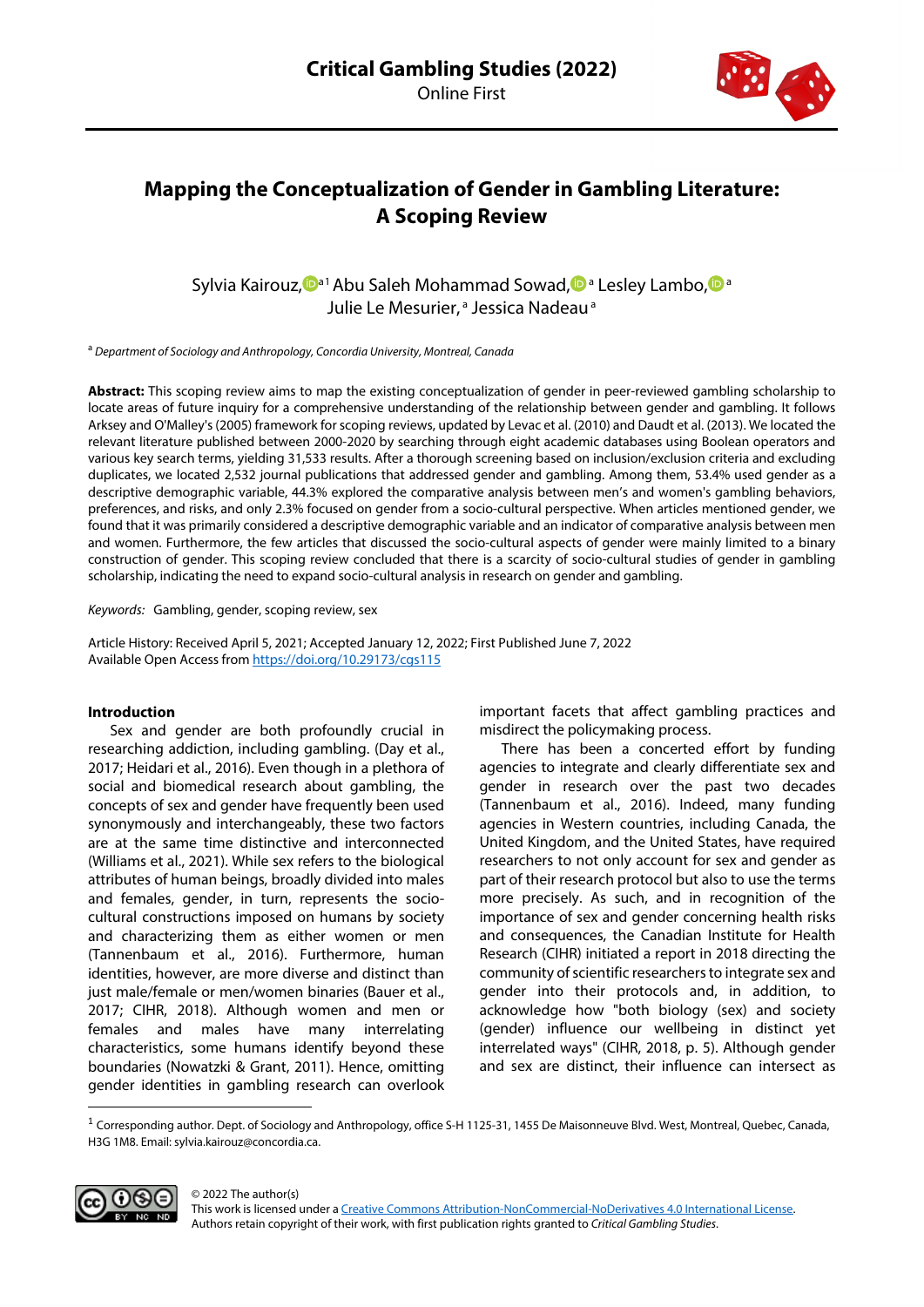primary and corresponding factors concerning gambling practices (Short et al., 2013).

There has been an increase in studies integrating sex and gender in gambling scholarship since the 1990s (Järvinen-Tassopoulos, 2016a). However, the terminologies have often been used interchangeably and inconsistently. Notwithstanding this growth in scholarly attention to gender, studies have primarily examined gender as a descriptive demographic variable rather than conceptualizing gender as a broader socio-cultural aspect that might offer insight into the analysis of gambling behaviour. Lorber (1994, p. 50) concluded that the paradox of gender is in its ubiquity, underscoring the notion that "it is the takenfor-grantedness of such everyday gendered behaviour that supports the belief that the widespread differences in what women and men do must come from biology." Holdsworth et al. (2012) have argued that despite the emergence of research concerning gender issues and gambling, there is a relative absence of gender-specific research comparing and questioning the gender differences from a socio-cultural perspective.

Indeed, examining differences between the sexes can inform patterns in gambling behaviour, context, risk factors, and pathways to problem gambling that should not be overlooked. It is critical to examine and compare sex as a factor to establish differences in gambling practices between males and females based on biological characteristics. However, the data generated from such research does not locate those practices within the spectrum of socio-cultural gender norms and behaviours to explain how gambling manifests within the broader environment in which the gambler is situated. Hence, this scoping review aims to map the existing conceptualization of gender in gambling scholarship. We believe this is the first publication to systematically map and categorize published journal articles in order to examine the range and nature of research focusing on gender in the gambling field and locate areas of future inquiry.

# **Rationale**

Gender is one of the crucial cultural constructs that are not only integrated into one's individual and social identity but also appropriate individuals' behavior and determine their access to and control over resources and social status (Aitchison, 1999; Mahalik et al., 2003; Svensson et al., 2011; Sun & Luo, 2016; Hunt & Gonsalkorale, 2018). Like any other aspect of one's life, gambling behaviors, experiences and progression are also guided by gender norms, customs, practices, and ethics through recurrent and collective practices (Paechter, 2003; Holdsworth et al., 2012; Palmer du Preez et al., 2021). However, prominent researchers have highlighted that there has been little progress with respect to integrating gender as a socio-cultural factor of analysis within the field of gambling studies and that research continues to be based primarily on men's experience of gambling (Järvinen-Tassopoulos, 2016a; Kairouz et al., 2017; Morvannou et al., 2020; Nicoll, 2019; Nowatzki & Grant, 2011).

In their seminal article entitled "Feminist Critique of Problem Gambling Research" thirty years ago, Mark and Lesieur (1992) critiqued the pervasive gender bias in gambling research as well as the dearth of academic attentiveness given to women's experiences of gambling. They observed that apart from some exceptions, "the vast majority of [this] research has been on male subjects; gender of respondents has not been discussed; gender-related findings have not been reported; mostly male-dominated sites have been investigated" (Mark & Lesieur, 1992, p. 556). Despite women's increased participation in gambling practices and the feminization of gambling (Volberg, 2003), women continue to be underrepresented in gambling research. More recently, Svensson (2013) also posited that gambling research remains gender blind. The failure to examine the role of masculinity and femininity in gambling has led to assumptions and generalizations that serve to reinforce stereotypical gender characteristics in gambling and also ignore the differences that exist within these categories (Svensson, 2013). Accordingly, in light of the convergence in the number of women and men who gamble (Afifi et al., 2010; Kairouz et al., 2017; Svensson, 2013; Volberg, 2003), the distinct and diverse experiences that prevail between and within gender should be considered crucial for gambling scholarship.

The "feminization" of gambling not only signifies a shift in women's gambling opportunities but also in respect to the pathways to problem gambling and helpseeking behaviours, thus providing the basis for the requirement of a more gendered lens in gambling studies (Järvinen-Tassopoulos, 2016a; Volberg, 2003). Indeed, gambling is a space or activity that is heavily gendered, where stereotypical gender norms, roles, and rules persist. On the one hand, gambling is understood to be a socially and culturally sanctioned activity for men; on the other hand, for women, gambling is thought to subvert feminine norms of behaviour (Scott, 2003). Therefore, conventional theories of gender (e. g., sex-role socialization or masculine culture of gambling establishments) cannot be seen as a primary framework to explain the gendered discourse of gambling. Neither can they be used to provide a comprehensive overview to encapsulate how and why women's gambling experiences, habits, and behaviour differs from men's to contribute to prevention strategies, treatment protocols, and policy issues (Delfabbro et al., 2009; Holdsworth et al., 2012). According to Järvinen-Tassopoulos (2016b, p. 37), "instead of taking gender differences as a standpoint, researchers could examine what factors create gendered perspectives on gambling and what kinds of differences gambling behavior may reveal among women and men." These variations based on biological differences between the sexes can lead to normative and stereotypical notions of gender being applied to men and women. Such essentialist claims of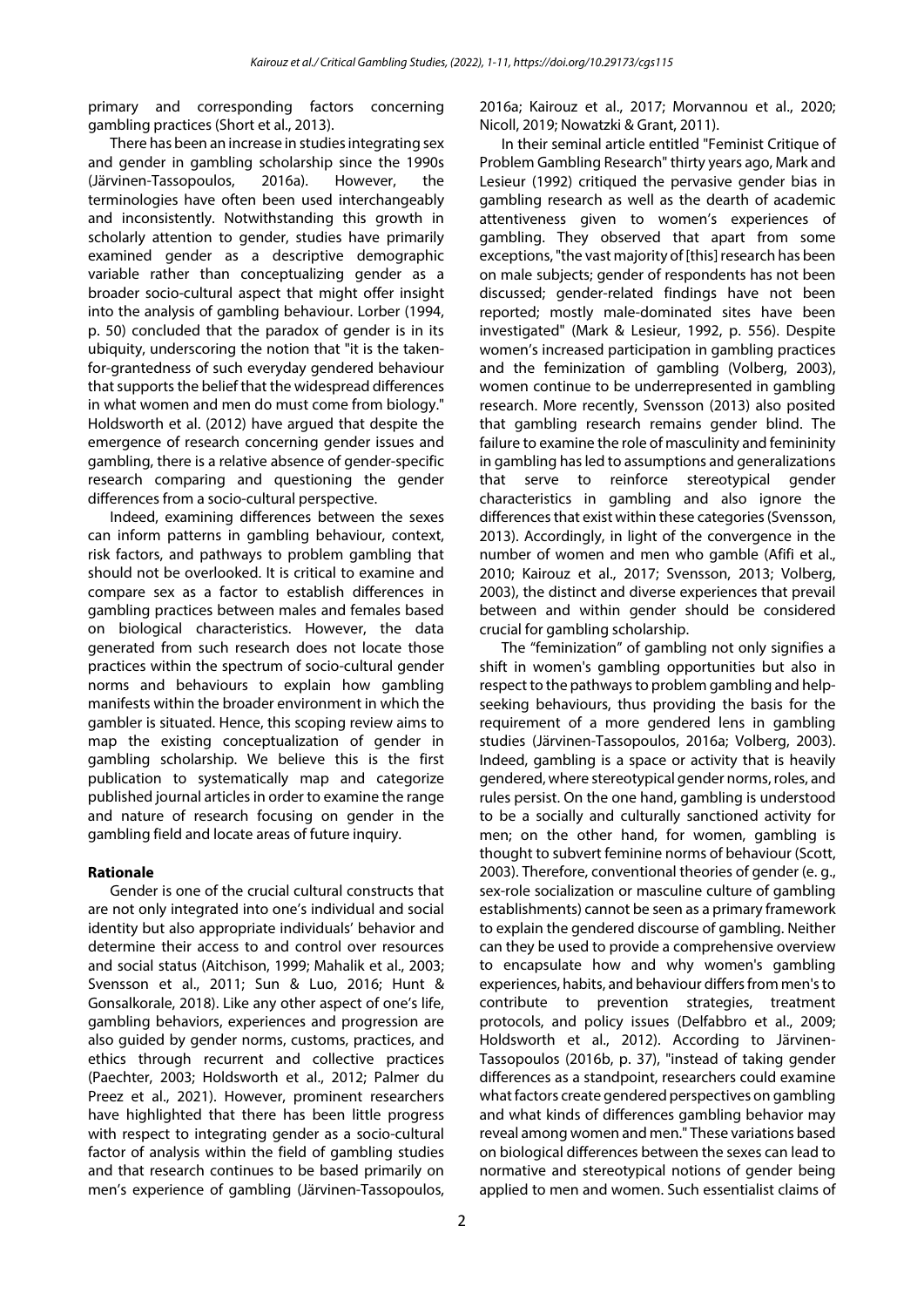gender and sex are reductive and, according to Heyes (2000, p. 35), portray social identities as "fixed, immutable and universal" rather than diverse, fluid, and constructed within society and culture.

Incorporating feminist research practices can explain how women experience gambling in their daily lives and reveal trajectories of play from leisure to problems, specific treatment needs, and the development of policy that accounts for a large spectrum of gender differences rather than a mere binary representation of sex. Feminist sociology represents women's gambling in a more positive light as a valid leisure activity while at the same time highlighting the structural and power inequalities that underpin their life experiences (Casey, 2008; Palmer Du Preez et al., 2021), making the theme of empowerment through gambling noteworthy in the motivation for women's gambling.

## **Beyond Synonymizing Sex and Gender**

In this paper, a gender analysis is understood as the examination of gambling habits that have been analyzed through a socio-cultural lens. It is our contention that gambling studies should strive to move beyond essentialist or binary representations of gender and sex and examine gambling as a gendered activity that could provide insight into how gender is negotiated and constructed in society (Järvinen-Tassopoulos, 2016a). Binary notions of gender and sex that are often relied on heavily within gambling research are restrictive and do not account for the actual diversity of gender identities or the broader socio-cultural experience of gender that also shapes how gambling is experienced. Binaries such as male/female and man/woman limit the variety of human experience and do not account for those who experience gender outside of these prescribed categories. Binary representations of sex and gender not only exclude those who are transgender, transsexual, or intersex but also negate or exaggerate sex differences between males and females by "treating women and men as if they were two completely discrete groups rather than as groups with overlapping characteristics" (Nowatzki & Grant, 2011, p. 265). Indeed, there is growing awareness of the need to include and account for gender-diverse identities in research protocol (Bauer et al., 2017; CIHR, 2018).

It has been claimed that studies in the gambling field continue to conflate sex and gender (Nowatzki and Grant, 2011). The day-to-day realities of men and women who gamble might include their unequal access to power and control over resources, gender role expectations and the socio-cultural construction of femininity and masculinity that limit or expand their choices and the subsequent outcomes in gambling behaviors and practices. Therefore, examining gambling as a gendered activity can expose how masculinities and femininities are a product of, and reflective of, the broader society and culture in which gambling occurs (Järvinen-Tassopoulos, 2016a; Järvinen-Tassopoulos, 2016b; Nowatzki & Grant, 2011). Thus, incorporating a socio-cultural analysis of gender can disrupt essentialist assumptions related to women and men in gambling studies, allowing for a broader understanding that questions and engages notions of power regarding gender. Power relations are not immutable but are shaped and reproduced through everyday practices such as gambling (Casey, 2008; McRobbie, 1991).

By deepening our understanding of the processes through which gendered identities influence how we experience the world, we resist the reduction of gender to two opposing and mutually exclusive biologically determined categories or identities. Studies examining gambling behaviour with populations whose individual experiences of difference, exclusion, and discrimination in society are shaped by the lived realities of their gender identity suggest that experience of and meaning given to gambling can be informed by gender (Järvinen-Tassopoulos, 2016a). By highlighting how gender informs gambling habits, policies, and treatment, specific groups can be better supported based on socio-cultural influences rather than essentialist assumptions based on dualistic and biological differences between the sexes. Walker et al. (2005) acknowledged the intra-gender and intergender perspectives of gambling to frame gender as a continuum rather than gender polarization. Likewise, Holdsworth et al. (2012) and Gavriel-Fried & Ajzenstadt (2012) assert that women are often placed at the lower point of the socio-cultural power hierarchy, and the current lack of gender analysis of the social status and gender roles of women gamblers leads to overlooking women's lived realities at various points on the continuum.

This scoping review aims to map the existing forms of conceptualization of gender in peer-reviewed gambling scholarship, asking one broad research question to cover the holistic aspects. It asks: what is the range and nature of research focusing on gender issues in the published journal articles on gambling? To guide this scoping review to the proposed goal, there have been three specific research objectives: to summarize existing peer-reviewed research on gambling; to identify key concepts, sources of evidence, and gaps within the literature; and to locate areas of future inquiry for a comprehensive understanding of the relationship between gender and gambling behavior.

## **Methods**

A scoping review is a process that provides a broader mapping of any specific topic in the academic field rather than a detailed analysis of the quality of discussion topics (Arksey & O'Malley, 2005). The primary goal of conducting a scoping review is to map a particular research area to identify the key concepts, sources of evidence, and the literature gaps by systematically selecting, examining, and synthesizing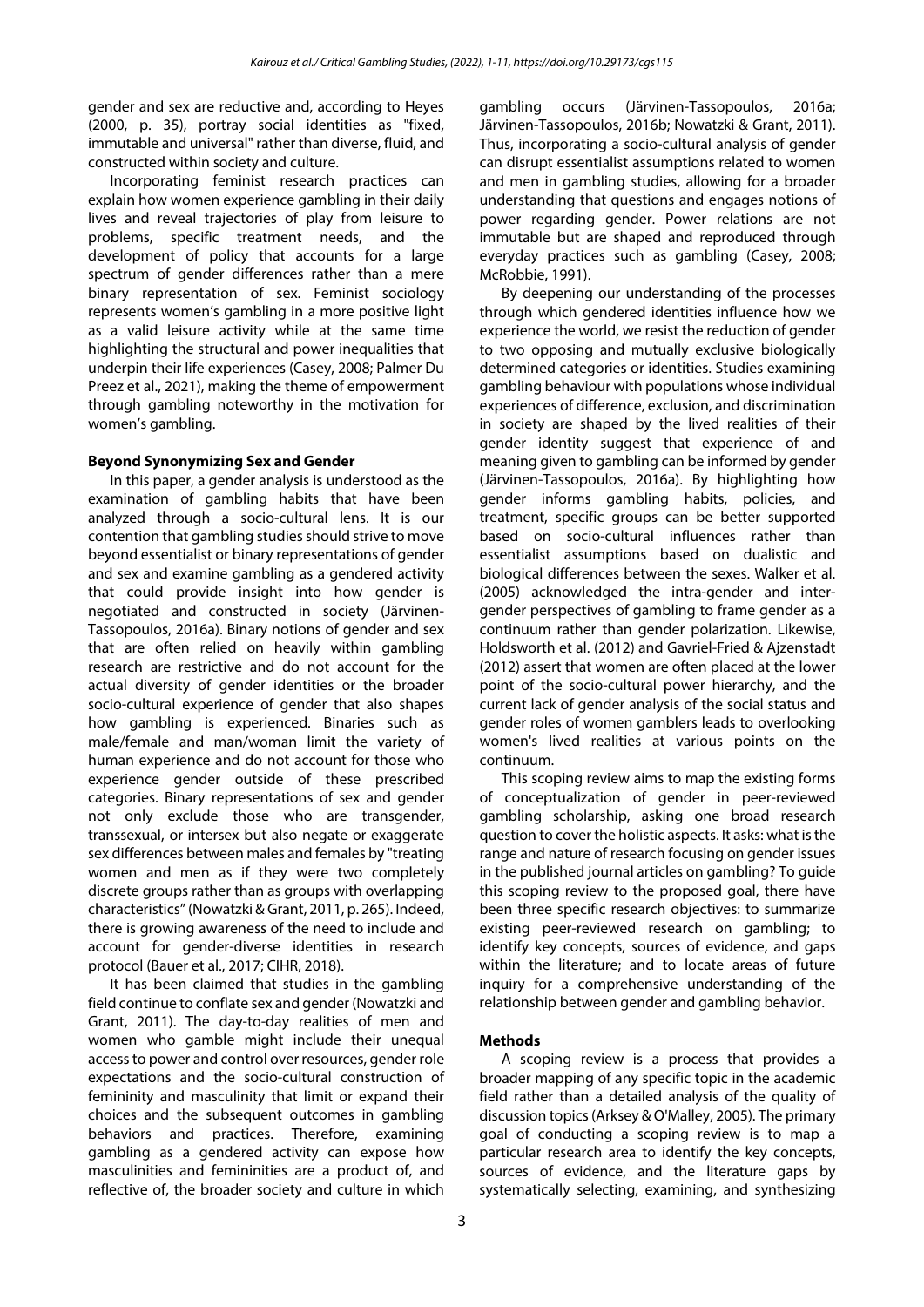existing knowledge and scholarship (Colquhoun et al., 2014; Daudt et al., 2013; Lockwood & Tricco, 2020; Peters et al., 2015). Arksey and O'Malley (2005) were the first to define and provide a comprehensive guideline for conducting a scoping review with five basic stages (identifying the research questions, identifying relevant studies, study selection, charting the data, and collating, summarizing, and reporting the results), which was later revised by Levac et al. (2010) and Daudt et al. (2013). Our methodical process of conducting this scoping review corresponds to the five-stage model of the Arksey and O'Malley framework. Using a PRISMA-ScR (Preferred Reporting Items for Systematic reviews and Meta-Analyses - extension for Scoping Reviews), we summarized the flow of references through the whole process (Figure 1). The PRISMA-ScR was developed according to published guidance by the EQUATOR (Enhancing the Quality and Transparency of Health Research) Network to develop reporting guidelines (Tricco et al., 2018).





#### **Identifying Relevant Studies**

The primary literature was acquired through an intense search process of academic literature on gender and gambling in eight targeted academic databases (Academic Search Complete, Bielefeld Academic Search Engine, Business Source Complete, Psychology and Behavioural Sciences Collection, PsycINFO, Scopus, SocINDEX, Web of Science). Google Scholar was found to be an unrealistic database for conducting a scoping review because of the massive volume of reference

returns obtained and the high number of duplicates. Trying to incorporate a wide range of peer-reviewed literature published within a relatively recent period, we limited our time range to the 21 years from January 2000 to December 2020. The team completed their search of the databases using a combination of search terms (wagering, betting, lotteries, vlts, "video lottery terminal\*," egms, "electronic gaming machine\*," "electronic gambling machine\*," poker, blackjack, bingo, roulette, "card player\*," "card game\*," "slot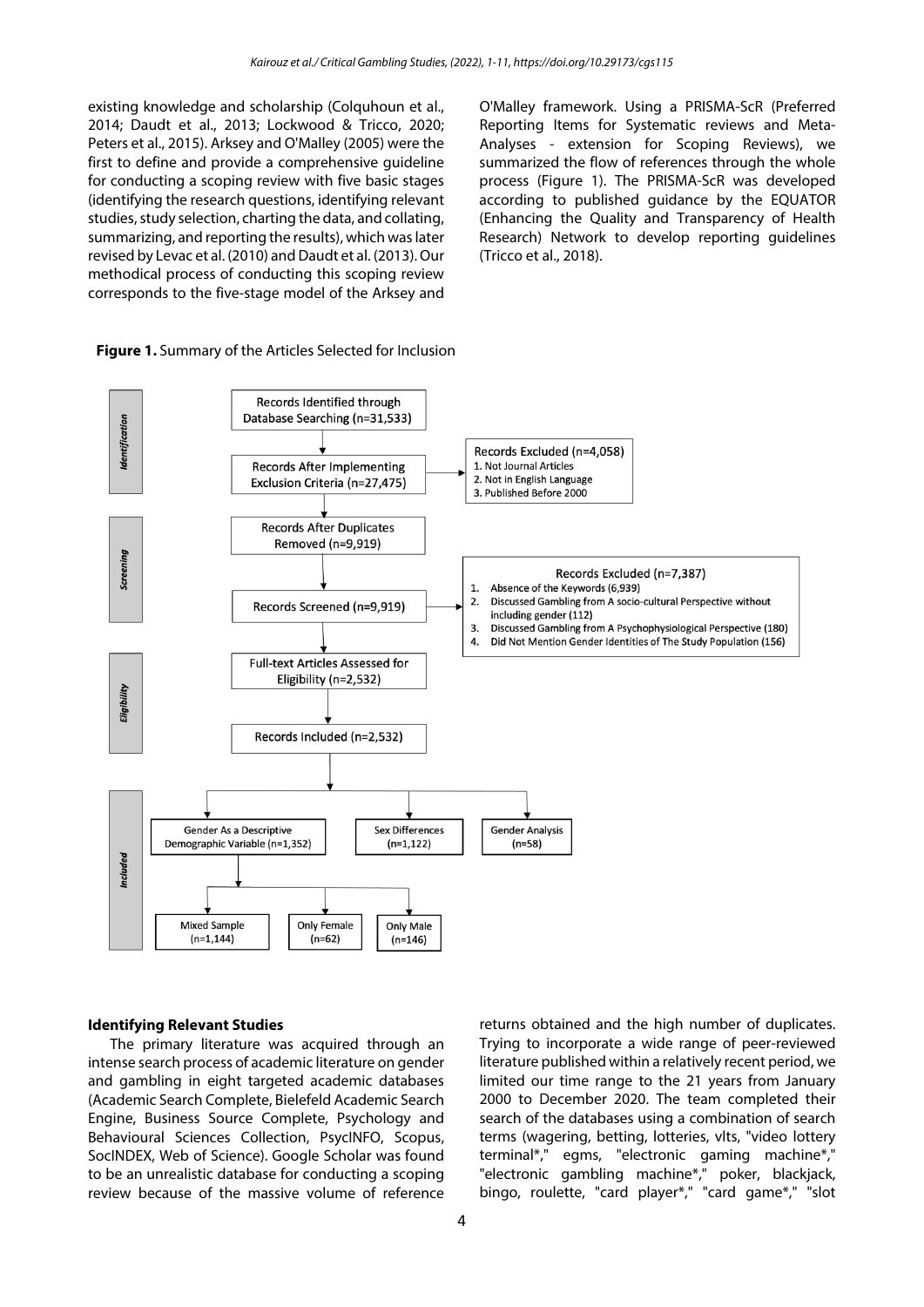machine\*," "fantasy sport\*," gendered, masculi\*, feminin\*, transgender\*, cisgender\*, transsex\*, girl, boy, male, female, man, woman, men, women). Individual search strategies were devised for each database using Boolean operators and truncated search terms to incorporate all grammatical uses of the words and achieve a more widespread set of results. The results were then saved and processed using the referencing software Zotero.

At the start of this scoping study, the research team established several search terms and inclusion/exclusion criteria. However, given the undefined nature of the inquiry, a flexible, iterative process was necessary. We implemented any necessary modifications, alterations, and changes to improve sorting and results as the work progressed. While the search produced 31,533 hits across all databases, the results were sifted using the following inclusion criteria: 1) published in peer-reviewed journals; 2) published between January 2000 to December 2020; 3) published only in the English language. This yielded 27,475 results. We excluded other journal publications such as editorials, book reviews, article reviews, brief reports, error corrections, letters to the editors, reactions, along with newspaper/magazine articles, theses, monographs, reports, etc. After removing the duplicates using Zotero, the team came up with 9,919 unique peer-reviewed journal publications that pertained to the preselected criteria.

## **Study Selection**

The next step was to distinguish the articles  $(n =$ 9,919) based on their use of the concept of gender (Fig. 1). The first stage of this process was to sort the articles based on their presence of the keywords (sex, gender, masculin\*, feminin\*, girl, boy, male, female, man, woman, men, women) along with gambl\* in either the title, abstract, or keywords sections using Zotero. For some articles, the abstract was not available in Zotero; in those cases, the team went back to the article to look for the keywords in them. Articles that passed through this first screening were then assessed based on three specific exclusion criteria: 1) studies that did not have the keywords in either the title, abstract, or keywords sections; 2) studies that discussed gambling from a socio-cultural perspective without including gender (gambling generalized); 3) studies that discussed gambling from a corporeal perspective; and 4) studies that did not mention gender identities of the study population (gender-blind). We skimmed through every article's method and discussion section in this screening process that finally yielded 2,532 articles. The remaining 7,387 articles were excluded for meeting one or more of the exclusion criteria. This comprehensive screening process was conducted by four researchers of the team separately to impartially assess the inclusion/exclusion of each study screened and the reason for exclusion. The lead researcher of the team randomly checked the screen results, and any disagreements were discussed before reaching a consensus.

# **Charting the Data**

At the end of our search and screening process, our final database yielded 2,532 journal articles. At the fourth stage of the scoping review, these articles were divided equally and randomly among the four members of the research team, excluding the lead researcher, to read in full to examine how they addressed the issues of gender and gambling. The researchers used a pattern-based analysis to systematically categorize and report the significant features of the data (Braun & Clarke, 2013). The in-depth reading of the articles provided us with three thematic areas based on how they addressed gender issues:

- 1. Studies using gender as a descriptive demographic variable (GV) (this thematic area was again divided into three groups: research including mixed samples, only female samples, and only male samples).
- 2. Studies focused on comparing the differences between men and women in gambling (CA).
- 3. Studies focused on the socio-cultural analysis of gender containing mixed samples and single-gender group samples (GA).

The team members individually coded the 2,532 journal articles into those thematic areas, which were then cross-validated by other team members through a two-tiered interrater agreement reliability process. The discrepancies over the inclusion or exclusion of articles to a specific thematic area were reviewed with the lead researcher to resolve disagreements by discussion and consensus. During this process, the research team also developed a data charting table to sort the critical pieces of information about the articles. Due to the large quantity of literature under review, the data charting table included the basic information: title of the article, author(s), year of publication, methodology, the title of the journal, discipline of the journal, thematic area, and main focus of the study.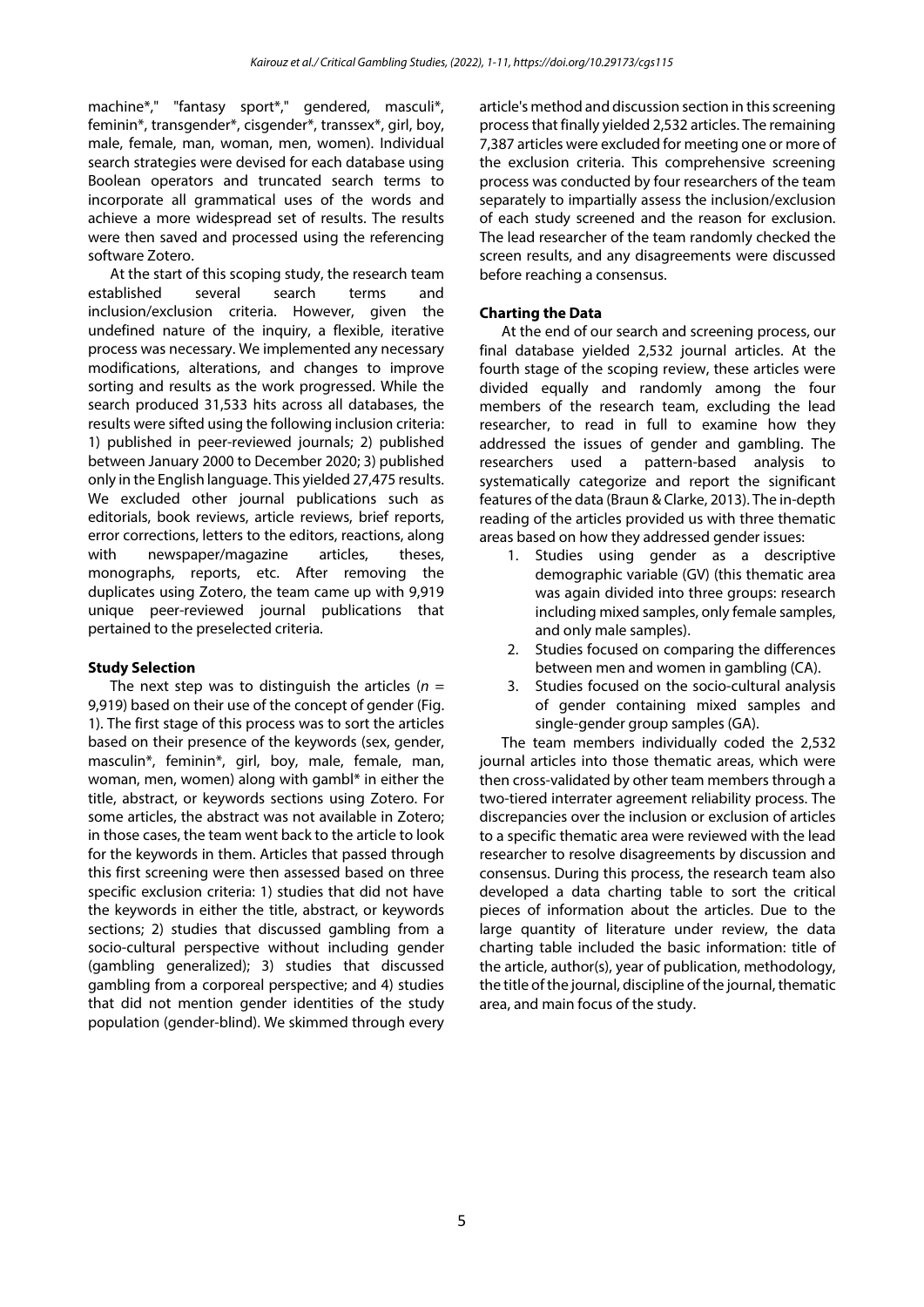|                            |                                                                  | <b>Number of Articles</b> |                         |       |                |  |
|----------------------------|------------------------------------------------------------------|---------------------------|-------------------------|-------|----------------|--|
| <b>Thematic Area</b>       |                                                                  |                           |                         |       | $(n = 2, 532)$ |  |
|                            |                                                                  |                           |                         | N     | %              |  |
|                            | Research focused on gender as a descriptive demographic variable |                           |                         |       |                |  |
| Gender as a descriptive    | Studies including                                                | Studies including an      | Studies including an    |       | 53.4           |  |
| demographic variable       | Mixed samples $(n=$                                              | only female sample        | only male sample $(n =$ | 1,352 |                |  |
|                            | 1.144)                                                           | $(n = 62)$                | 146)                    |       |                |  |
| Comparative analysis       |                                                                  |                           |                         |       |                |  |
| between men and            | Research focused on comparing female and male gamblers           | 1,122                     | 44.3                    |       |                |  |
| women                      |                                                                  |                           |                         |       |                |  |
| Socio-cultural analysis of | Research focused on socio-cultural aspects of gender             | 58                        | 2.3                     |       |                |  |
| gender                     |                                                                  |                           |                         |       |                |  |

#### **Collating, Summarizing and Reporting the Results**

After the systematic categorization of the articles to the appropriate thematic areas (Table 1), the most prevalent theme seemed to be the use of gender as a descriptive demographic variable (*n* = 1,352, 53.4%), containing three sub-categories: 1) studies including mixed samples  $(n = 1,144)$ , 2) studies including only female samples  $(n = 62)$ , and 3) studies including only

male samples ( $n = 146$ ). This theme was closely followed by another slightly less prevalent theme that included studies comparatively analysing men and women in gambling (*n* = 1,122, 44.3%). The articles that dealt with the socio-cultural aspect of gender were termed the thematic category of gender analysis, producing the lowest results (*n* = 58, 2.3%).





Note. GV = Gender as a descriptive demographic variable; CA = Comparative analysis of the differences between men and women; GA = Gender analysis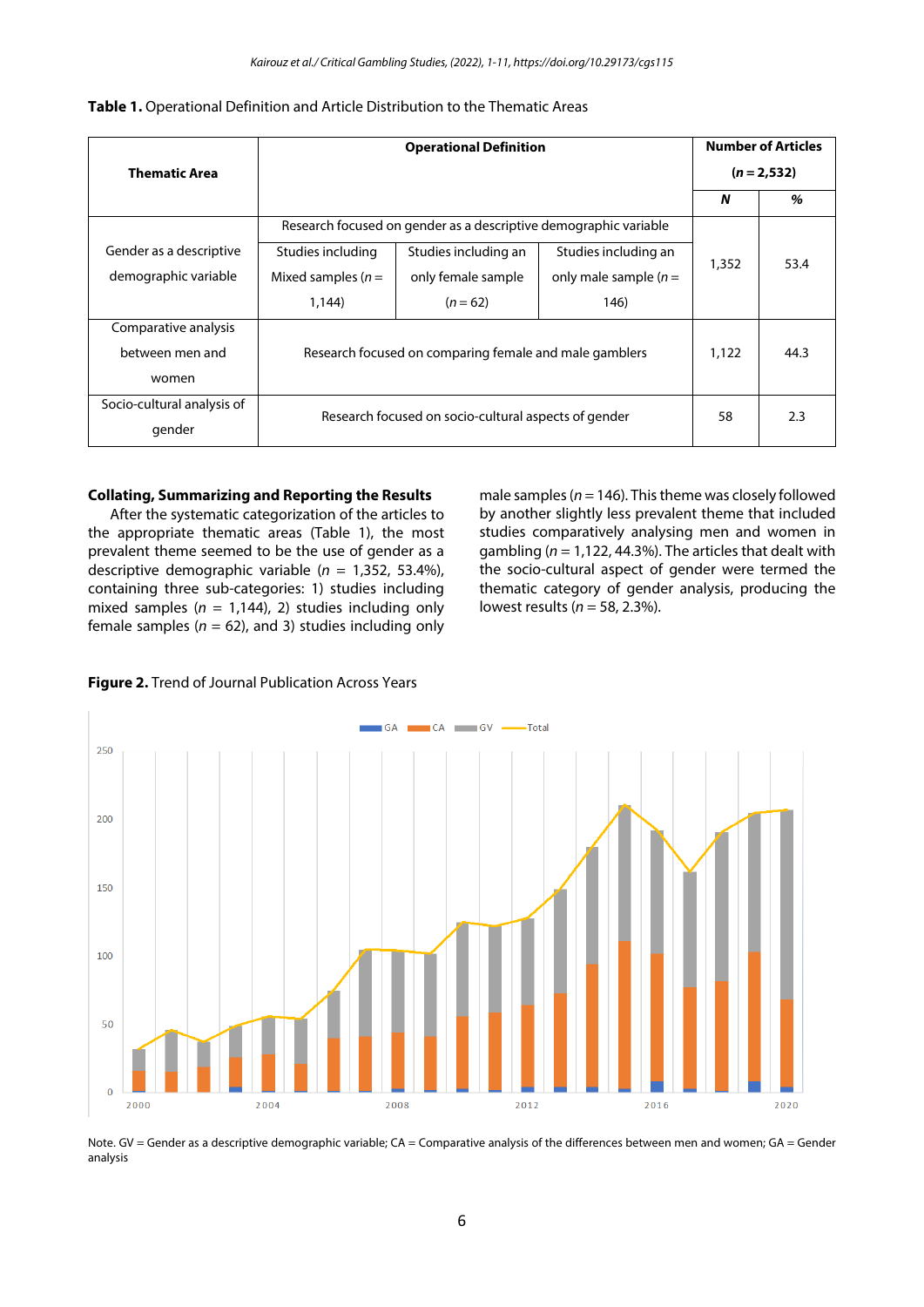Trends reveal that the number of published articles gradually increased over the years from 2000 through 2010 to 2020 (Figure 2). Looking at the methods used in these 2,532 journal articles, the common trend portrays a greater reliance on quantitative methods (*n* = 2,212, 87.4%). Papers using quantitative methods represent 84.9% ( $n = 1,148$ ) of all articles within the section addressing the descriptive analysis of the sample demographic, 93.7% (*n* = 1,051) of articles in the section pertaining to comparative analysis of the differences between men and women, and only 22.4% ( $n = 13$ ) of the papers that focused on the socio-cultural analysis of gender. Qualitative methods were generally used in a smaller number of papers overall ( $n = 250$ , 9.9%); they represent 72% (*n* = 42) of all the articles within the sociocultural analysis of gender

segment. Only a small number of all studies (*n* = 70, 2.8%) relied on mixed methodologies.

Table 2 shows that more than three-quarters of the journal articles originated solely from the discipline of psychology (*n* = 1,949, 77.0%), which was also reflected within the thematic areas: comparative analysis between men and women in gambling  $(n = 855, 76.2%)$ and gender as a descriptive demographic variable (*n* = 1,086, 80.3%). The other two predominant disciplines are medicine and nursing  $(n = 143, 5.6%)$  and public health, environmental, and occupational health (*n* = 128, 5.1%). In comparison, most articles focusing on gender analysis originated from the discipline of sociology (*n* = 21, 36.2%), with a few from the domain of gender studies (*n* = 5, 8.6%).

| <b>Coding Categories</b>     | <b>Gender as a Descriptive Demographic</b><br>Variable |                |                | Comparative<br><b>Analysis</b> | Gender         | <b>Number of</b><br><b>Articles</b> |      |                                          |
|------------------------------|--------------------------------------------------------|----------------|----------------|--------------------------------|----------------|-------------------------------------|------|------------------------------------------|
|                              |                                                        |                |                |                                |                |                                     |      | <b>Mixed Samples</b><br>$\boldsymbol{N}$ |
|                              | $\boldsymbol{N}$                                       | <b>Total</b>   | $\%$           |                                |                |                                     |      |                                          |
|                              | Anthropology                                           | $\overline{2}$ | $\Omega$       | $\Omega$                       | $\mathbf{1}$   | 6                                   | 9    |                                          |
|                              | <b>Business</b>                                        | 9              |                | $\mathbf 0$                    | 31             | 0                                   | 41   | 1.6                                      |
| <b>Gender Studies</b>        | $\mathbf 0$                                            | 3              | $\mathbf 0$    | $\mathbf{1}$                   | 5              | 9                                   | 0.4  |                                          |
| Public Health, Environmental | 40                                                     | $\overline{2}$ | $\overline{2}$ | 80                             | 4              | 128                                 | 5.1  |                                          |
| and Occupational Health      |                                                        |                |                |                                |                |                                     |      |                                          |
| Medicine and Nursing         | 71                                                     | $\overline{4}$ | 15             | 50                             | 3              | 143                                 | 5.6  |                                          |
| Other                        | 48                                                     | $\overline{4}$ | 1              | 41                             | 5              | 99                                  | 3.9  |                                          |
| Public Policy and Health     | 1                                                      | 0              | 0              | 15                             | $\overline{2}$ | 18                                  | 0.7  |                                          |
| Policy                       |                                                        |                |                |                                |                |                                     |      |                                          |
| Psychology                   | 948                                                    | 35             | 103            | 855                            | 8              | 1949                                | 77.0 |                                          |
| Social Work                  | 8                                                      | 3              | $\mathbf{0}$   | 8                              | 4              | 23                                  | 0.9  |                                          |
| Sociology                    | 17                                                     | 10             | 25             | 40                             | 21             | 113                                 | 4.5  |                                          |

**Table 2.** Cross-Tabulations of Results According to Discipline

#### **Results and Discussion**

# *Gender as a Descriptive Demographic Variable*

This scoping review reveals that while researchers are making attempts to integrate gender in peerreviewed gambling scholarship, the vast majority (*n* = 1,352, 53.4%) are primarily using sex and gender synonymously. As a result, the term gender is applied as a descriptive demographic variable to assess the sex demographic of participants and describe the composition of the study sample or simply as an explanatory variable in the analysis. These studies have used gender interchangeably with biological sex, and most of them did not distinguish between the terminologies, male/female, and men/women. Many of

these studies incorporated both women and men as study subjects, and a few focused on individual gender groups (5.8% on men and 2.5% on women) to assess their gambling behaviors, traits, and vulnerabilities.

#### *Comparing Gambling Behavior based on Sex, Not Gender*

The analysis revealed that, since 2012, peerreviewed gambling scholarship had experienced a surge of research on comparative analysis between men's and women's gambling behavior, preferences, and risks. While 44.3% ( $n = 1.122$ ) of the total articles focused on the differences in gambling behaviour between women and men, they failed to analyze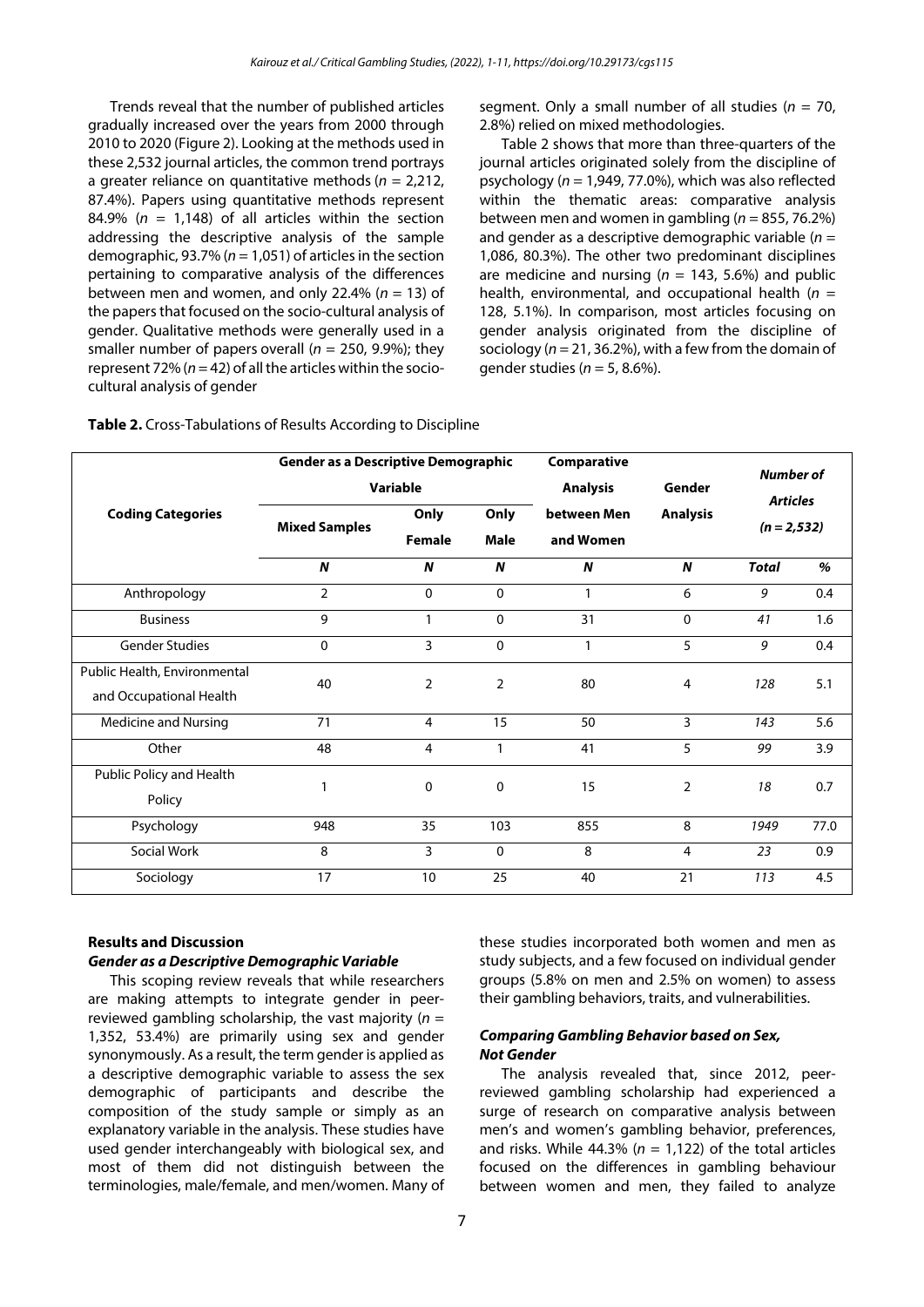differences through a socio-cultural lens or examine the outcomes from a gendered perspective. These articles discussed differences in gambling behaviors, practices, and motivations based on gender measured as sex at birth. Embedded in disciplines such as psychology, public health, environmental and occupational health, medicine, or nursing, these articles elaborately discussed the differences in gambling behavior, preferences, and risks between women and men, rather than reviewing the role of gender from a socio-cultural perspective or analyzing how women and men experience gender through gambling. Such an approach could be appreciated as an initial step, and further incorporating gender analysis into this type of gendered gambling research could assist in obtaining a deeper understanding of gender differences in gambling (Järvinen-Tassopoulos, 2016b; Piquette-Tomei et al., 2008).

## *Lack of Socio-Cultural Conceptualization of Gender*

This scoping review of the peer-reviewed gambling literature revealed a shortage within the gambling scholarship of critical analysis about the socio-cultural construction of gender. However, the discussion on incorporating gender as a socio-cultural construct in gambling scholarship has been going on for almost three decades; given the number of articles produced in this field, a mere 2.3% ( $n = 58$ ) of the articles engaged with analyzing gender from a socio-cultural standpoint. The in-depth reading of the 58 articles discovered through this scoping review revealed that most of these articles stand out from the other two thematic groups in the way they conceptualized gender-role socialization, social norms, and ideologies about masculinity and femininity in the analysis of gamblingrelated issues (McMillen et al., 2007). The number of articles engaging with a socio-cultural discussion of gender and gambling remains extremely low compared to the number of articles published on gender and gambling.

# *Essentializing the Binary Representation of Sex and Gender*

Only 1.7% of the articles on the socio-cultural analysis of gender or 0.04% of the total articles in this scoping review have looked beyond the socio-cultural construction of gender binary and focused on the complexity and fluidity of gender. Among the 2,532 analyzed articles, only the article by Rider et al. (2019) titled *"*Gambling Behaviors and Problem Gambling: A Population-based Comparison of Transgender/Gender Diverse and Cisgender Adolescents" stressed the fundamental requirement for gambling studies to move beyond the man/woman binary to acknowledge the fluidity of gender constructions in their discussion of the gambling behaviours of gender-diverse adolescents. Rider et al. (2019) highlighted how gambling studies tend to aggregate gender-diverse groups without distinguishing between them. However, rather than problematizing gender and addressing gender fluidity in their sample of genderdiverse adolescents, Rider et al. (2019) focused on how gambling risk manifested within a male/female binary structure of biological sex rather than gender. Consequently, we concur that gambling scholarship needs to extend beyond simple comparisons and binary representations to perceive gambling as a gendered activity that exposes how gender in gambling is constructed and negotiated (Järvinen-Tassopoulos, 2016a).

# *Need For In-depth Gender Analysis*

This study on mapping the conceptualization of gender in peer-reviewed gambling literature discovered 58 articles that conceptualized gender-role socialization, social norms and ideologies about masculinity and femininity to provide an in-depth analysis of gambling behaviour, preferences, experiences, and progression. These studies interpret gender as a socio-cultural construct to reveal how gender can offer an all-inclusive conceptualization to question and contest the hierarchy of control, access, and power among diverse identities. While this paper systematically maps and categorizes the published journal articles on the conceptualization of gender and gambling issues under one umbrella, we advocate for further analysis focusing on the specificities of the socio-cultural portrayal of gender in gambling scholarship and scrutinizing their approaches. We need to address how gamblers, many of whom begin gambling as a form of leisure activity or recreation, spiral into problem gambling, which significantly impacts their everyday lives and those around them, to focus on the effects of gender on the introduction to gambling for the individuals, how gender affects their gambling behavior, influences their downfall towards pathological gambling and empowers their fight towards a recovered life.

# *Positivist Representation of Gender*

The concept of gender is highly contested and is more than just a socio-physiological identity. Gender determines how society and individuals communicate with each other and defines the individual's position and portrayal in each community. This scoping review reveals that, in most cases, academic scholarship in the gambling field that seeks to address gender examines sex and gender as synonymous identities and as binary descriptive demographic variables without providing an in-depth analysis of the complex ways in which gambling is influenced by gender as a socio-cultural identity. With this in view, how gender interacts with intersectional identities to impact an individual's gambling experience differently has also been notably absent from the literature within gambling studies (Nowatzki & Grant, 2011; Rider et al., 2019). Such secondarization of the socio-cultural conceptualization of gender contributes to making most of the research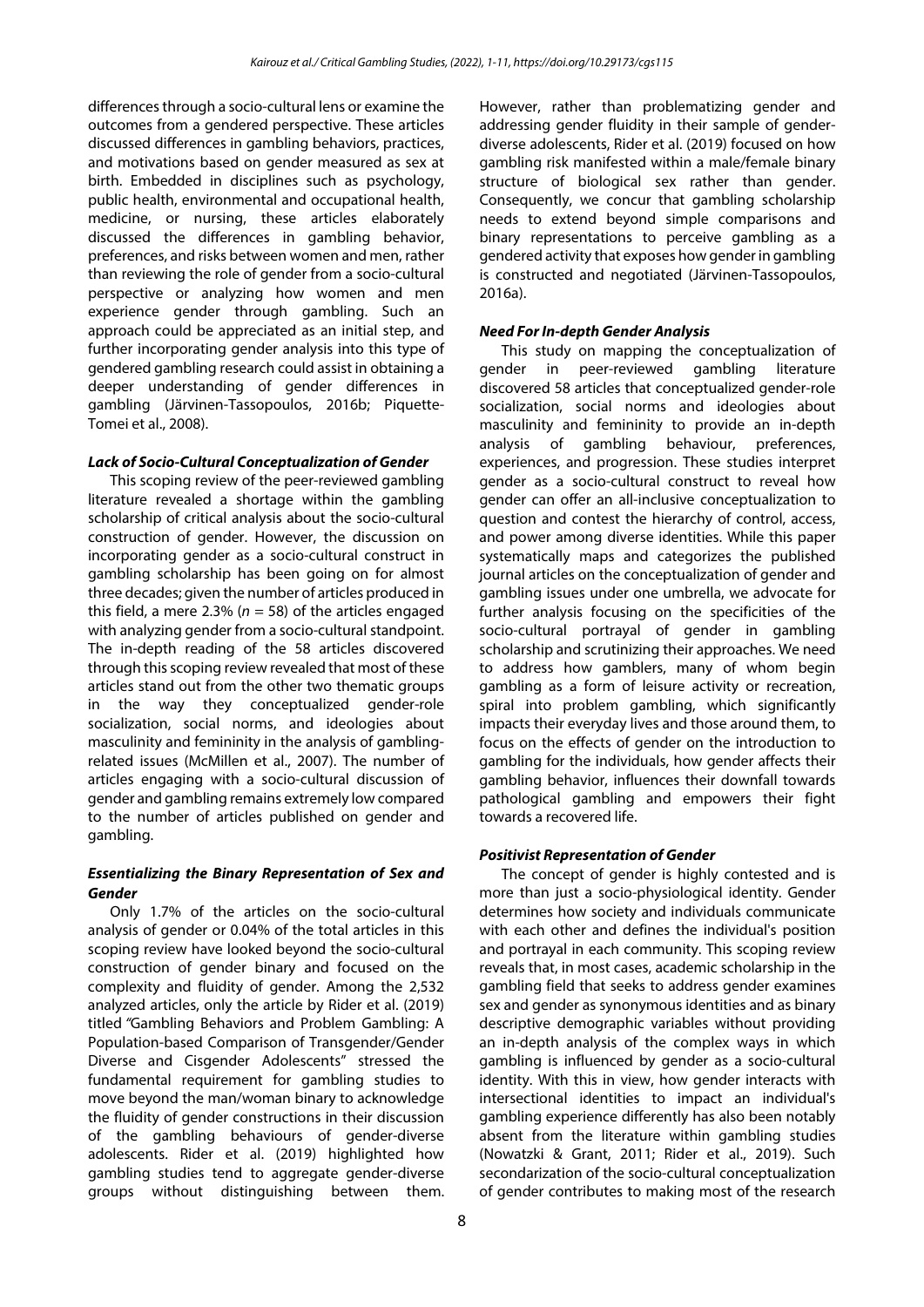conducted in the gambling field gender blind. However, the predominance of a binary vision of gender in gambling scholarship could be traced back to the disciplinary preferences of the academic fields in which these studies took place. Most of the academic scholarship incorporating gambling and gender originated from the academic disciplines of psychology, health, and medicine (*n* = 2,220, 87.7%), all of which are considered inherently positivist in nature (Teo, 2018).

#### **Conclusion**

This scoping review aimed to understand how gender has been conceptualized in peer-reviewed gambling scholarship and how future research in this field should address the critical issues in question. Moreover, to construct a more comprehensive understanding of gender and gambling, future research should examine the broader conditions that constitute men's and women's gambling practices, identifying how gender is produced and reinforced, thus making visible sociocultural factors such as dynamics of power or access to resources. While the current scoping review focused on peer-reviewed publications, future research could extend the search to extrapolate how grey literature, such as research published by government departments, interrogates the issue of gender in gambling scholarship. Further research based on our study should provide a more in-depth analysis of existing knowledge derived from a socio-cultural perspective. Only through this in-depth understanding of gender and gambling can we fully address the lived realities of the men and women who gamble when making evidence-based recommendations to inform and support prevention practices, the reduction of gambling harm and risk, intervention protocols, and healthy outcomes of gambling practices, and policies.

The results from this scoping review concluded that there is a scarcity of socio-cultural studies of gender in gambling scholarship. It is agreed that both sex and gender are essential and fundamental concepts that inform gambling practices; integrating gender in gambling studies will bring light to the diversity in socio-cultural practices, roles and norms that are, in essence, gendered (Järvinen-Tassopoulos, 2016b). However, examining gambling through the lens of sex can establish differences between male and female gamblers; for example, female gamblers begin gambling later in life than male gamblers (Delfabbro, 2000). A gender analysis can contribute towards an account for why those differences exist and incorporate an analysis of the trajectory of gambling experience between women and men according to social and cultural influences.

This scoping review aimed primarily to provide a map of the peer-reviewed journal publications on the discursive arena of gender and gambling. With this in view, our discussions are limited in certain ways by the search strategy as we were restricted to the eight most relevant and widely used academic databases in the social sciences and only included articles published in the English language. Hence, there is the possibility that some relevant pieces of literature were missed. Therefore, although this study endeavored to complete an extensive search, one of its potential limitations results from not including databases more widely used within specific disciplines, such as legal academic databases, for example. Even within the socio-cultural approach, a diversity of lenses is required to be advanced by including a more critical examination and discussion from a more encompassing multidisciplinary perspective.

Since academic scholarship on gambling has been extrapolated mainly from the dominant and hegemonic masculine model, we also advocate for the importance of publicizing a body of feminist and gender-specific research that could theorize and highlight the meaning and experiences of women gamblers as gendered. As such, gambling studies can resolve this tension through discursive practices that will accommodate differences based on socio-cultural positionality (Mark & Lesieur, 1992; Nicoll, 2019; Nowatzki & Grant, 2011). Such an approach will empower us to uncover how social inequalities and the relationship of power strategize the way gambling is experienced in an individual's everyday life. It will also allow us to conceptualize the diversity and heterogeneity of gender and the lived experience of gamblers, subsequently revealing the structural factors associated with their gambling behaviour, practices, preferences, traits, motivations, context, risk factors, and vulnerabilities.

#### **References**

- Afifi, T. O., Cox, B. J., Martens, P. J., Sareen, J., & Enns, M. W. (2010). Demographic and social variables associated with problem gambling among men and women in Canada. *Psychiatry Research*, *178*(2), 395-400. <https://doi.org/10.1016/j.psychres.2009.10.003>
- Aitchison, C. (1999). New cultural geographies: The spatiality of leisure, gender and sexuality. *Leisure studies*, *18*(1), 19-39. <https://doi.org/10.1080/026143699375032>
- Arksey, H., & O'Malley, L. (2005). Scoping studies: towards a methodological framework. *International Journal of Social Research Methodology*, *8*(1), 19–32. <https://doi.org/10.1080/1364557032000119616>
- Bauer, G. R., Braimoh, J., Scheim, A. I., & Dharma, C. (2017). Transgender-inclusive measures of sex/gender for population surveys: Mixed methods evaluation and recommendations. *PLoS ONE 12*(5), e0178043. <https://doi.org/10.1371/journal.pone.0178043>
- Braun, V., & Clarke, V. (2013). *Successful qualitative research: A practical guide for beginners*. Sage.
- CIHR. (2018). *Science is better with sex and gender: Strategic plan 2018- 2023.* Canadian Institutes of Health Research Institute of Gender and Health[. https://cihr](https://cihr-irsc.gc.ca/e/documents/igh_strategic_plan_2018-2023-e.pdf)[irsc.gc.ca/e/documents/igh\\_strategic\\_plan\\_2018-2023-e.pdf](https://cihr-irsc.gc.ca/e/documents/igh_strategic_plan_2018-2023-e.pdf)

Casey, E. (2008). Working class women, gambling and the dream of

happiness. *Feminist Review*, *89*(1), 122–137. <https://doi.org/10.1057/fr.2008.2>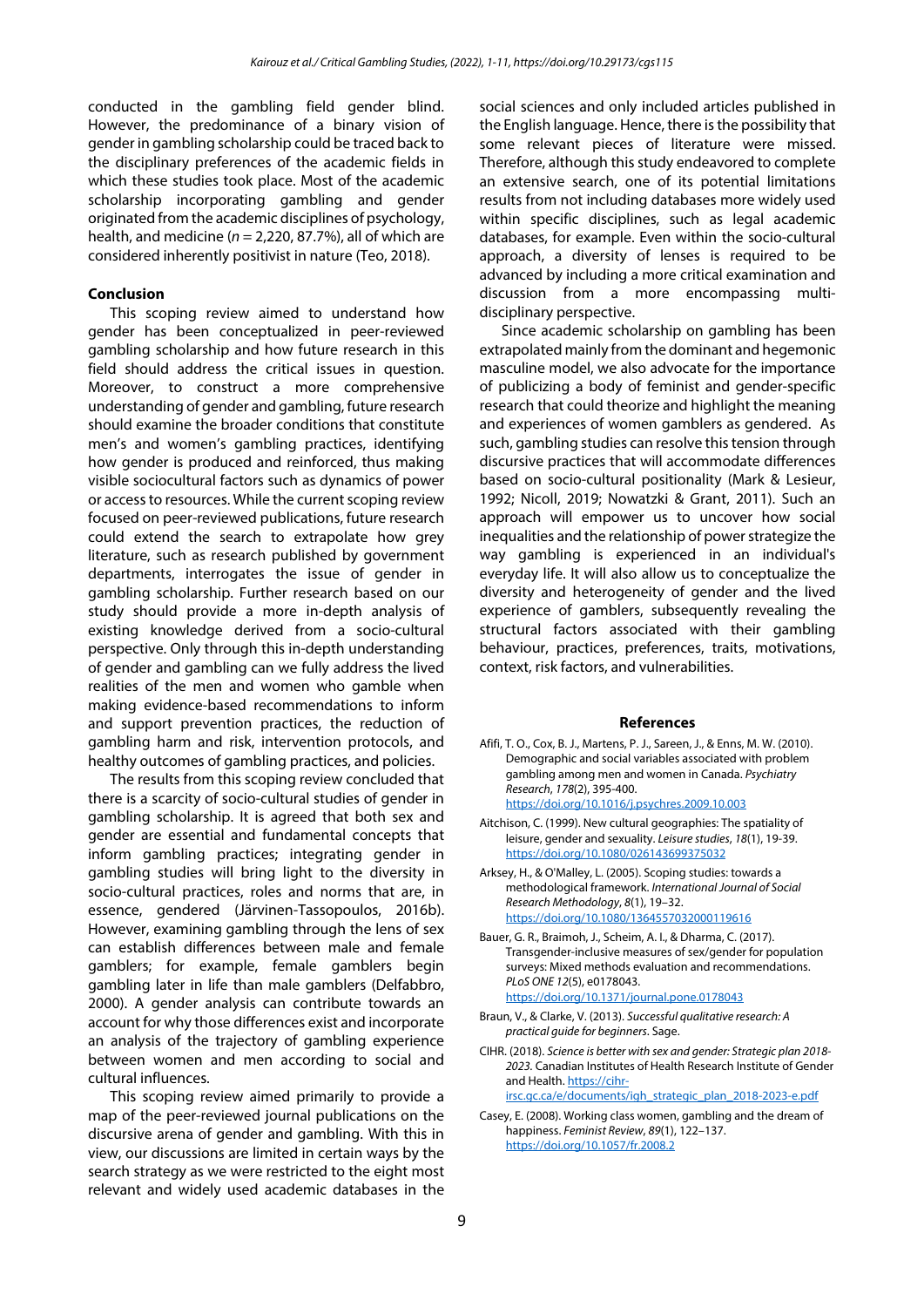Colquhoun, H. L., Levac, D., O'Brien, K. K., Straus, S., Tricco, A. C., Perrier, L., Kastner, M., & Moher, D. (2014). Scoping reviews: Time for clarity in definition, methods, and reporting. *Journal of Clinical Epidemiology*, *67*(12), 1291–1294. <https://doi.org/10.1016/j.jclinepi.2014.03.013>

- Daudt, H. M., van Mossel, C., & Scott, S. J. (2013). Enhancing the scoping study methodology: A large, inter-professional team's experience with Arksey and O'Malley's framework. *BMC Medical Research Methodology*, *13*(1), 1-9[. https://doi.org/10.1186/1471-](https://doi.org/10.1186/1471-2288-13-48) [2288-13-48](https://doi.org/10.1186/1471-2288-13-48)
- Day, S., Mason, R., Tannenbaum, C., & Rochon, P. A. (2017). Essential metrics for assessing sex & gender integration in health research proposals involving human participants. *PLoS One*, *12*(8), e0182812. <https://doi.org/10.1371/journal.pone.0182812>
- Delfabbro, P. (2000). Gender differences in Australian gambling: A critical summary of sociological and psychological research. *Australian Journal of Social Issues*, *35*(2), 145–158. <https://doi.org/10.1002/j.1839-4655.2000.tb01091.x>
- Delfabbro, P., King, D., Lambos, C., & Puglies, S. (2009). Is video-game playing a risk factor for pathological gambling in Australian adolescents? *Journal of Gambling Studies*, *25*(3), 391-405. <https://doi.org/10.1007/s10899-009-9138-8>
- Gavriel-Fried, B., & Ajzenstadt, M. (2012). Pathological women gamblers: Gender-related aspects of control. *Sex roles*, *66*, 128- 142[. https://doi.org/10.1007/s11199-011-0071-9](https://doi.org/10.1007/s11199-011-0071-9)
- Heidari, S., Babor, T. F., De Castro, P., Tort, S., & Curno, M. (2016). Sex and gender equity in research: rationale for the SAGER guidelines and recommended use. *Research Integrity and Peer Review*, *1*(1), 1-9[. https://doi.org/10.1186/s41073-016-0007-6](https://doi.org/10.1186/s41073-016-0007-6)
- Heyes, C. L. (2000). *Line drawings: Defining women through feminist practice*. Cornell University Press.
- Holdsworth, L., Hing, N., & Breen, H. (2012). Exploring women's problem gambling: A review of the literature. *International Gambling Studies, 12*(2), 199–213. <https://doi.org/10.1080/14459795.2012.656317>
- Hunt, C. J., & Gonsalkorale, K. (2018). Conformity to masculine norms among treatment-seeking male problem gamblers. *International Gambling Studies*, *18*(3), 408-419. <https://doi.org/10.1080/14459795.2018.1429482>
- Järvinen-Tassopoulos, J. (2016a). Gender in focus–gambling as an individual, social and political problem. *Nordic Studies on Alcohol and Drugs, 33*(1), 3–6[. https://doi.org/10.1515/nsad-](https://doi.org/10.1515/nsad-2016-0001)[2016-0001](https://doi.org/10.1515/nsad-2016-0001)
- Järvinen-Tassopoulos, J. (2016b). Problem gambling and drinking among Finnish women. *Nordic Studies on Alcohol and Drugs, 33*(1), 27–42[. https://doi.org/10.1515/nsad-2016-0003](https://doi.org/10.1515/nsad-2016-0003)
- Kairouz, S., Monson, E., & Robillard, C. (2017). Gender comparative analysis of gambling patterns in Canada. In H. Bowden-Jones & F. Prever (Eds.), *Gambling disorders in women: An international perspective on treatment and research* (pp. 35-51). Routledge.
- Levac, D., Colquhoun, H., & O'Brien, K. K. (2010). Scoping studies: Advancing the methodology. *Implementation Science*, *5,* 69. <https://doi.org/10.1186/1748-5908-5-69>
- Lockwood, C., & Tricco, A. C. (2020). Preparing scoping reviews for publication using methodological guides and reporting standards. *Nursing & Health Sciences, 22*(1), 1–4. <https://doi.org/10.1111/nhs.12673>
- Lorber, J. (1994). *Paradoxes of gender.* Yale University Press.
- Mahalik, J. R., Locke, B. D., Ludlow, L. H., Diemer, M. A., Scott, R. P., Gottfried, M., & Freitas, G. (2003). Development of the conformity to masculine norms inventory. *Psychology of Men & Masculinity*, *4*(1), 3-25[. https://doi.org/10.1037/1524-9220.4.1.3](https://doi.org/10.1037/1524-9220.4.1.3)
- Mark, M. E., & Lesieur, H. R. (1992). A feminist critique of problem gambling research. *British Journal of Addiction*, *87*(4), 549–565. <https://doi.org/10.1111/j.1360-0443.1992.tb01957.x>
- McMillen, J., Marshall, D., Murphy, L., Lorenzen, S., & Waugh, B. (2007). *Help-seeking by problem gamblers, friends and families: A focus on gender and cultural groups*. ANU Centre for Gambling Research[. http://hdl.handle.net/1885/45186](http://hdl.handle.net/1885/45186)
- McRobbie, A. (1991). *Feminism and youth culture: From* Jackie *to* Just Seventeen. Macmillan[. https://doi.org/10.1007/978-1-349-](https://doi.org/10.1007/978-1-349-21168-5) [21168-5](https://doi.org/10.1007/978-1-349-21168-5)
- Morvannou, A., Kairouz, S., Andronicos, M., Jobin, E., Berbiche, D., & Dufour, M. (2020). Poker playing among women: Understanding factors associated with gambling problems. *Journal of Gambling Issues*, *45,* 18-37. <https://doi.org/10.4309/jgi.2020.45.2>
- Nicoll, F. J. (2019). *Gambling in everyday life: Spaces, moments and products of enjoyment*. Routledge. <https://doi.org/10.4324/9781315772646>
- Nowatzki, N., & Grant, K. R. (2011). Sex is not enough: The need for gender-based analysis in health research. *Health Care for Women International, 32*(4), 263–277. <https://doi.org/10.1080/07399332.2010.519838>
- Paechter, C. (2003). Masculinities and femininities as communities of practice. In *Women's Studies International Forum 26* (1), 69- 77. [https://doi.org/10.1016/S0277-5395\(02\)00356-4](https://doi.org/10.1016/S0277-5395(02)00356-4)
- Palmer du Preez, K., Thurlow, R., & Bellringer, M. (2021). Women in gambling studies: a poststructural analysis. *Addiction Research & Theory*, *29*(4), 327-337. <https://doi.org/10.1080/16066359.2020.1840559>
- Peters, M. D., Godfrey, C. M., Khalil, H., McInerney, P., Parker, D., & Soares, C. B. (2015). Guidance for conducting systematic scoping reviews. *JBI Evidence Implementation*, *13*(3), 141–146. <https://doi.org/10.1097/XEB.0000000000000050>
- Piquette-Tomei, N., Norman, E., Dwyer, S. C., & McCaslin, E. (2008). Group therapy for women problem gamblers: A space of their own. *Journal of Gambling Issues, 22,* 275–296. <https://doi.org/10.4309/jgi.2008.22.8>
- Rider, G. N., McMorris, B. J., Gower, A. L., Coleman, E., & Eisenberg, M. E. (2019). Gambling behaviors and problem gambling: A population-based comparison of transgender/gender diverse and cisgender adolescents. *Journal of Gambling Studies*, *35*(1), 79–92.<https://doi.org/10.1007/s10899-018-9806-7>
- Scott, J. E. (2003). Coffee shop meets casino: Cultural responses to casino tourism in Northern Cyprus. *Journal of Sustainable Tourism*, *11*(2/3), 266–279. <https://doi.org/10.1080/09669580308667206>
- Short, S. E., Yang, Y. C., & Jenkins, T. M. (2013). Sex, gender, genetics, and health. *American Journal of Public Health*, *103*(S1), S93–S101. <https://doi.org/10.2105/AJPH.2013.301229>

Sun, Z., & Luo, W. (2016). Gendered construction of Macau casino: a social semiotic analysis of tourism brochures. *Leisure Studies*, *35*(5), 509-533. <https://doi.org/10.1080/02614367.2015.1009847>

- Svensson, J. (2013). *Gambling and Gender – A public health perspective* (ISBN 978-91-87013-75-2) [Doctoral dissertation, Mid Sweden University, Doctor of Philosophy]. Digitala Vetenskapliga Arkivet.
- Svensson, J., Romild, U., Nordenmark, M., & Månsdotter, A. (2011). Gendered gambling domains and changes in Sweden. *International Gambling Studies*, *11*(2), 193-211. <https://doi.org/10.1080/14459795.2011.581676>
- Tannenbaum, C., Greaves, L., & Graham, I. D. (2016). Why sex and gender matter in implementation research. *BMC Medical Research Methodology, 16,* 145. [https://doi.org/10.1186/s12874-](https://doi.org/10.1186/s12874-016-0247-7) [016-0247-7](https://doi.org/10.1186/s12874-016-0247-7)
- Teo, T. (2018). The consequences of "positivism" in psychology. In T. Teo, *Outline of theoretical psychology* (pp. 103–132). Palgrave Macmillan.